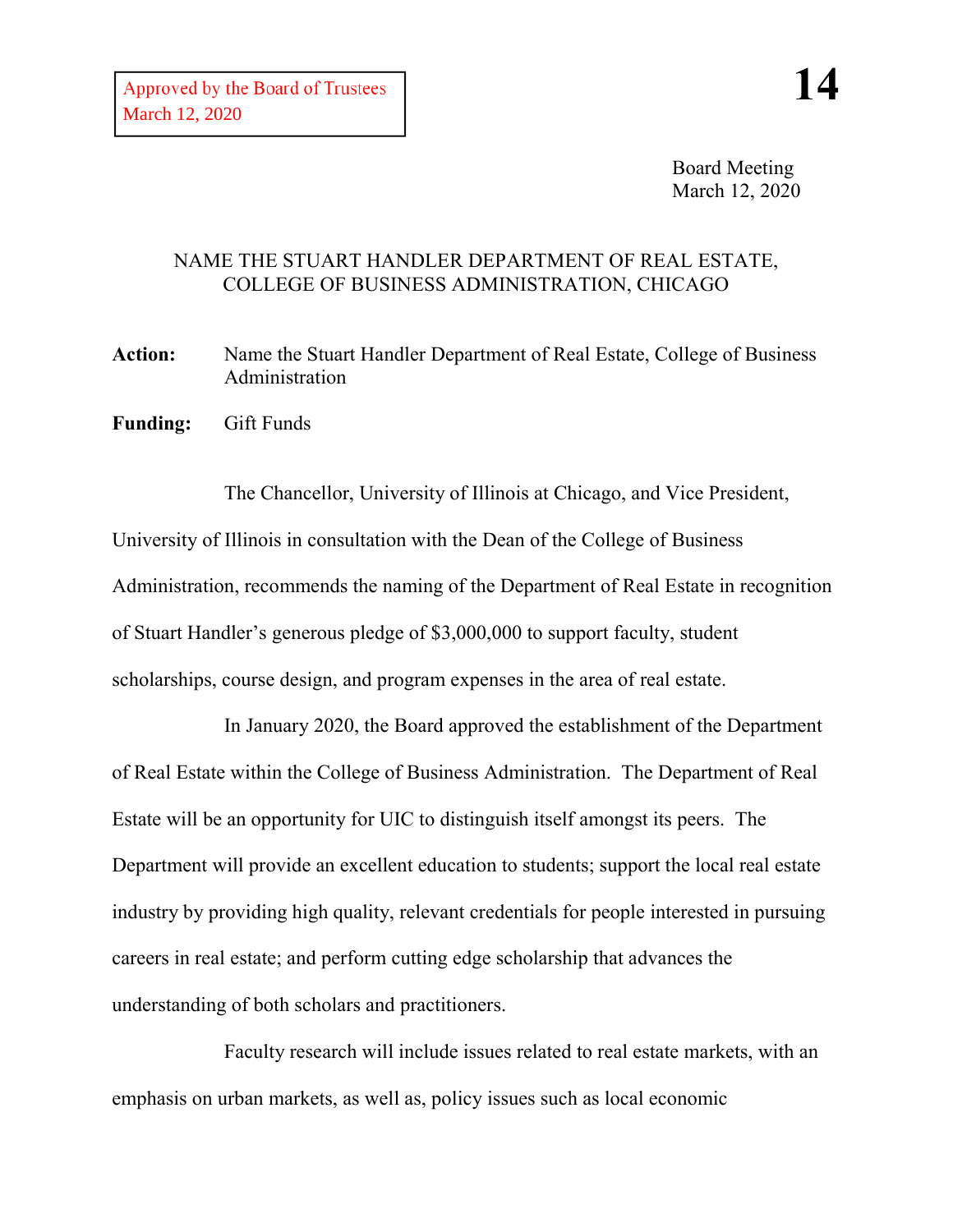development, land use, housing affordability, assessment practices, and property taxation. Faculty are developing additional courses in the discipline, and anticipate the submission of proposals to establish an undergraduate minor and bachelor's degree in real estate later this academic year. In a growing field with a great deal of opportunity in the Chicagoland area and beyond, courses in a real estate degree program will broaden our students' career prospects.

Mr. Stuart Handler is the founder and Chief Executive Officer of TLC Management, an award winning, full-service leasing and management company serving over 10,000 residents. Starting with a loan of \$10,000 and brokerage commissions from selling commercial and investment real estate; Stuart Handler has become, with no partners, arguably the largest single owner of apartment buildings in the Chicagoland area. He owns and manages 5,000 apartments in over 100 buildings located on or close to Chicago's lakefront stretching from Evanston on the North to Hyde Park/South Shore on the South, and in the suburbs of Mount Prospect, Glen Ellyn, Schaumburg, Arlington Heights, Bloomingdale, and Mundelein. In addition to owning apartment buildings, Mr. Handler has also developed and owned several Chicago and Suburban shopping centers.

In 2000 and 2001, Mr. Handler served as President of the Chicagoland Apartment Association, the largest apartment trade association in the State of Illinois and one of the largest such associations in the United States. Currently, he serves on the Association's board of directors and the executive committee. In 2008, Mr. Handler was awarded the Friend of the Industry Award by the Chicagoland Apartment Association, marking the third time in 18 years the award has been bestowed to an individual who has

2